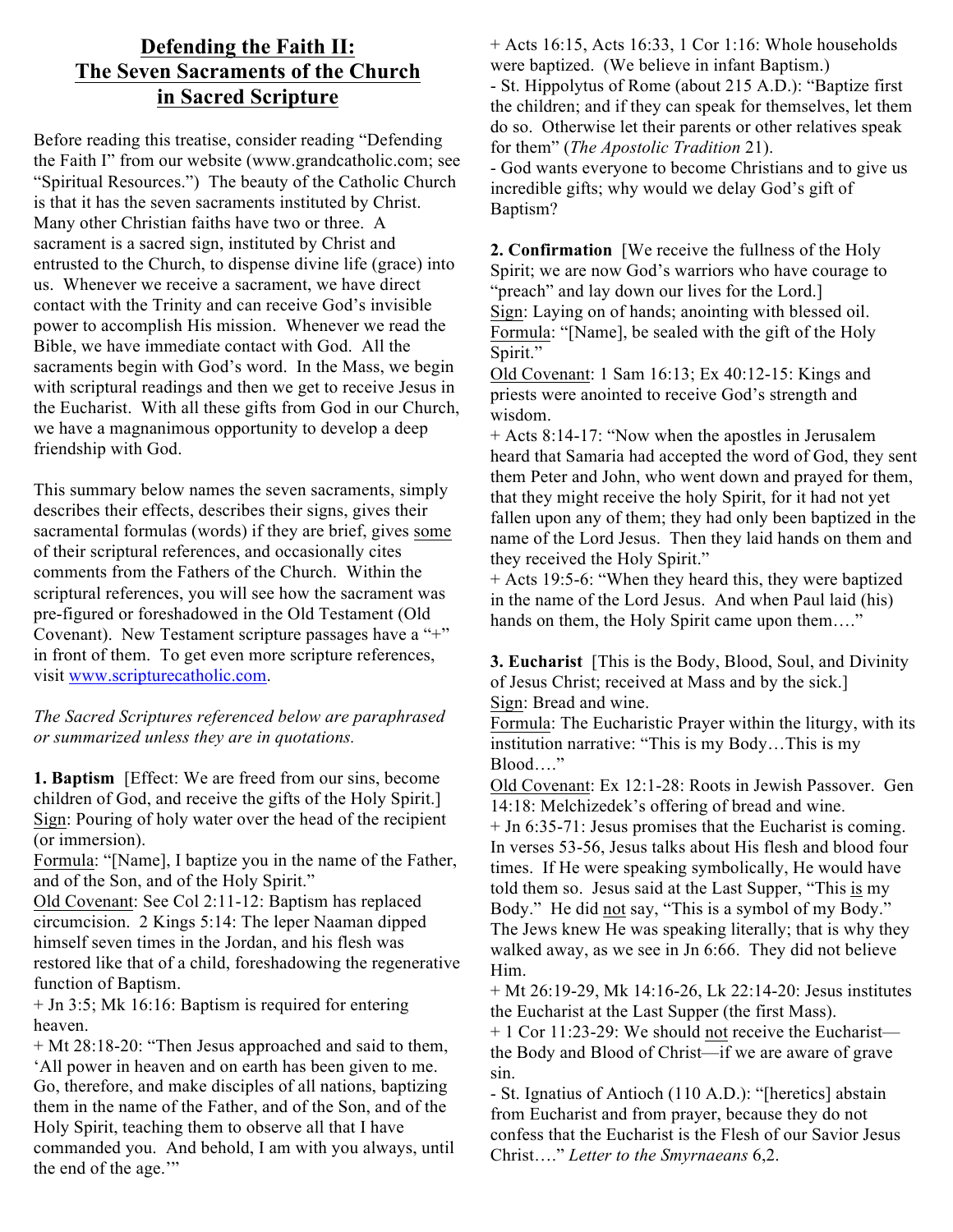- St Justin Martyr (150 A.D.): "…not as common bread nor common drink do we receive these; but…as we have been taught, the food which has been made into the Eucharist by the Eucharistic prayer set down by him, and by the change of which our blood and flesh is nourished, is both the Flesh and Blood of that incarnated Jesus" *First Apology* 66,20.

**4. Penance/Confession/Reconciliation** [Sins are forgiven by God through the priest; we are reconciled with God and the Church.]

Sign: Contrition (sorrow for sins), confession of sins, and satisfaction (completion of the penance the priest gives) Formula: "God the Father of mercies, through the death and resurrection of His Son, has reconciled the world to Himself and sent the Holy Spirit among us for the forgiveness of sins; through the ministry of the Church, may God give you pardon and peace; and I absolve you from your sins in the name of the Father, and of the Son, and of the Holy Spirit."

Old Covenant: Lev 5:4-6, Lev 19:21-22: God used priests to forgive and atone for the sins of others.

+ Jn 20:21: Before He grants them the authority to forgive sins, Jesus says to the apostles, "As the Father has sent me, so I send you." [Just as the Father sent Jesus to forgive sins, so Jesus sends the apostles and their successors forgive sins. Jesus gives them His authority to forgive sins. Jesus does the forgiving; the apostles have the authority to minister.]

+ Jn 20:22: The Lord "breathes" on the apostles, and then gives them the power to forgive and retain sins. The only other moment in Scripture where God breathes on man is in Gen 2:7, when the Lord "breathes" divine life into man. When this happens, a significant transformation takes place. In Confession, a significant transformation takes place—new life.

+ Jn 20:23: Jesus says to the Twelve, "Whose sins you forgive are forgiven them, and whose sins you retain are retained." [The penitents must orally confess their sins to the apostles because they are not mind readers.] + Mt 18:18: The apostles are given authority to bind and loose. The authority to bind and loose includes administering and removing the temporal penalties due to sin. The Jews understood this since the birth of the Church.

**5. Anointing of the Sick** [Heals spiritually and sometimes physically; gives strength to be united to Christ.] Sign: Laying on of hands; anointing with blessed oil. Formula: "Through this holy anointing, may the Lord in His love and mercy help you with the grace of the Holy Spirit." "Amen." "May the Lord who frees you from sin save you and raise you up." "Amen."

Old Covenant: 2 Kngs 5:14. Healing from God often came by the hand of the prophets.

+ Jas 5:14-15: "Is anyone among you sick? He should summon the presbyters [priests] of the church, and they should pray over him and anoint [him] with oil in the name of the Lord, and the prayer of faith will save the sick person, and the Lord will raise him up. If he has committed any sins, he will be forgiven."

+ Mk 6:12-13: "So they [the Twelve] went off and preached repentance. They drove out many demons, and they anointed with oil many who were sick and cured them."

**6. Marriage** [Permanent holy union of one man and one woman before God to help each other get to heaven and bring children into the Kingdom.]

Sign: Mutual consent to live together as husband and wife. (In the Eastern Rites, the priest is the minister.)

Formula: In the Western Rite, the external expression of this is through the interchange of the couple with the Church witness (priest, deacon), as he elicits their intention (questions preceding the vows) and their consent (wedding vows).

Old Covenant: Gen 2:20-24: We see that, from the beginning, husband and wife are joined together by God and become one body. A body cannot be dismembered and still live.

+ Mt 19:3-8. "Some Pharisees approached him, and tested him [Jesus], saying, 'Is it lawful for a man to divorce his wife for any cause whatever?' He said in reply, 'Have you not read that from the beginning the Creator *made them male and female* and said, *For this reason a man shall leave his father and mother and be joined to his wife, and the two shall become one flesh*? So they are no longer two, but one flesh. Therefore, what God has joined together, no human being must separate.' They said to him, 'Then why did Moses command that the man give the woman a bill of divorce and dismiss (her)?' He said to them, 'Because of the hardness of your hearts Moses allowed you to divorce your wives, but from the beginning it was not so.'"

**7. Holy Orders** [Permanent life of service to the people of God for their salvation; prays and provides sacraments. Sign: Laying on of hands by a validly ordained bishop. Formula: The Prayer of Consecration that follows the laying on of hands.

Old Covenant: Ex 40:12-16: God commands Moses to ordain Aaron and his sons as priests.

+ Lk 22:19: Jesus commands at the Last Supper, "Do this in memory of me." He makes the Apostles priests. + 1 Tim 3:1-13, Tit 1:7, 1 Tim 4:14, Acts 6:1-6: The early Church already has a structure of bishops, priests, and deacons.

+ Acts 14:22-23: "They [Paul and Barnabas] strengthened the spirits of the disciples and exhorted them to persevere in the faith, saying, 'It is necessary for us to undergo many hardships to enter the kingdom of God.' They appointed presbyters [priests] for them in each church and, with prayer and fasting, commended them to the Lord in whom they had put their faith."